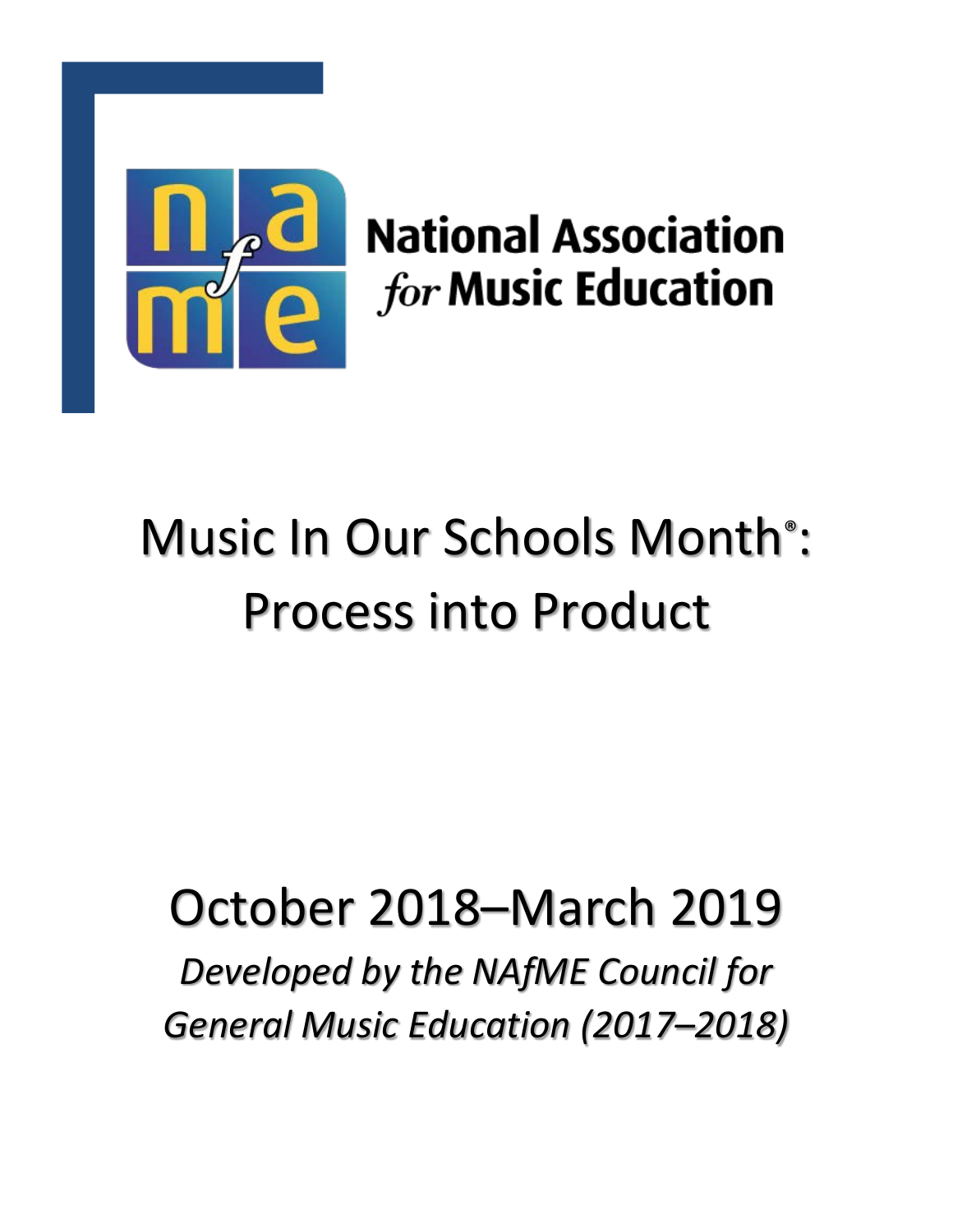#### FORWARD

It is with great excitement that I write you this letter announcing that NAfME and the Council for General Music Education are expanding Music In Our Schools Month® (MIOSM®) to October *and* March. We will be launching the new format, called "Process into Product" in the 2018–2019 school year.

The Council recognizes that teaching students how to create music, respond to music, and perform music is not an easy endeavor. We know that prior to a performance, there are months and weeks of practice and process that are rich in learning and vital to the outcome. Our goal is to highlight this journey in addition to the final concert or product. As educators, we can share these key learning moments throughout the process, with families and community members alike. We hope to share those moments when our students are learning? and connecting with one another, be it playing a challenging xylophone part with proper technique, or that moment when we laugh together when we are dancing and forget that next move. We can invite others into our classrooms via video, or in the many ways that your school allows, to best highlight the "how" of learning, and include everyone in these magical moments that make our final concerts even more memorable.

Many of us have already experienced showcasing our students at various learning stages when we put on what have been coined "informances," and this is exactly what we are proposing with this new design of "Process into Product" MIOSM in October *and* March.

The Council will provide NAfME members with pieces of music, ideas from which you can launch lesson plans for those pieces, samples of possible informance programs where your students can teach their parents and community members, and so much more! We are looking for the opportunity to supply you with a variety of materials, so you can showcase the process of making music whereby your students teach the parents and community members through an exploratory process. We envision this process to begin in October with the October MIOSM as the demonstration of the process. Then, when March MIOSM comes around, parents and community members will know firsthand about the academic growth that took place in only a few short months by listening to the final product. The Council will supply the necessary materials for this new format for 1st grade and expand this each year to come; however, we encourage you to take a leap and include as many grade levels in this as you would like and share your materials with all of us so we can learn and grow together. This will be a yearly process of building the framework from which a multitude of new ideas can be launched by music teachers across the nation. Additionally, the Council will choose one song that can be performed across all grade levels to be used in the March MIOSM.

We want you to find the joy in making and creating music with your students, and see the beauty in their growth, so no need to worry about having everything perfect for a parent or for community sharing. We will also provide you with a few talking points for the informances that will help all see the positives in students' growth. We want to make sure that we are providing you with all the necessary documents and information to make this easy for you! We will do the research, supply talking points, and provide easy access to the music and the materials.

By simply inviting parents and community members into the music classroom and having them experience learning about music with the children, all that remains is for you to do what you do best facilitate the learning for the people in the room, just as you normally would. Some of you may also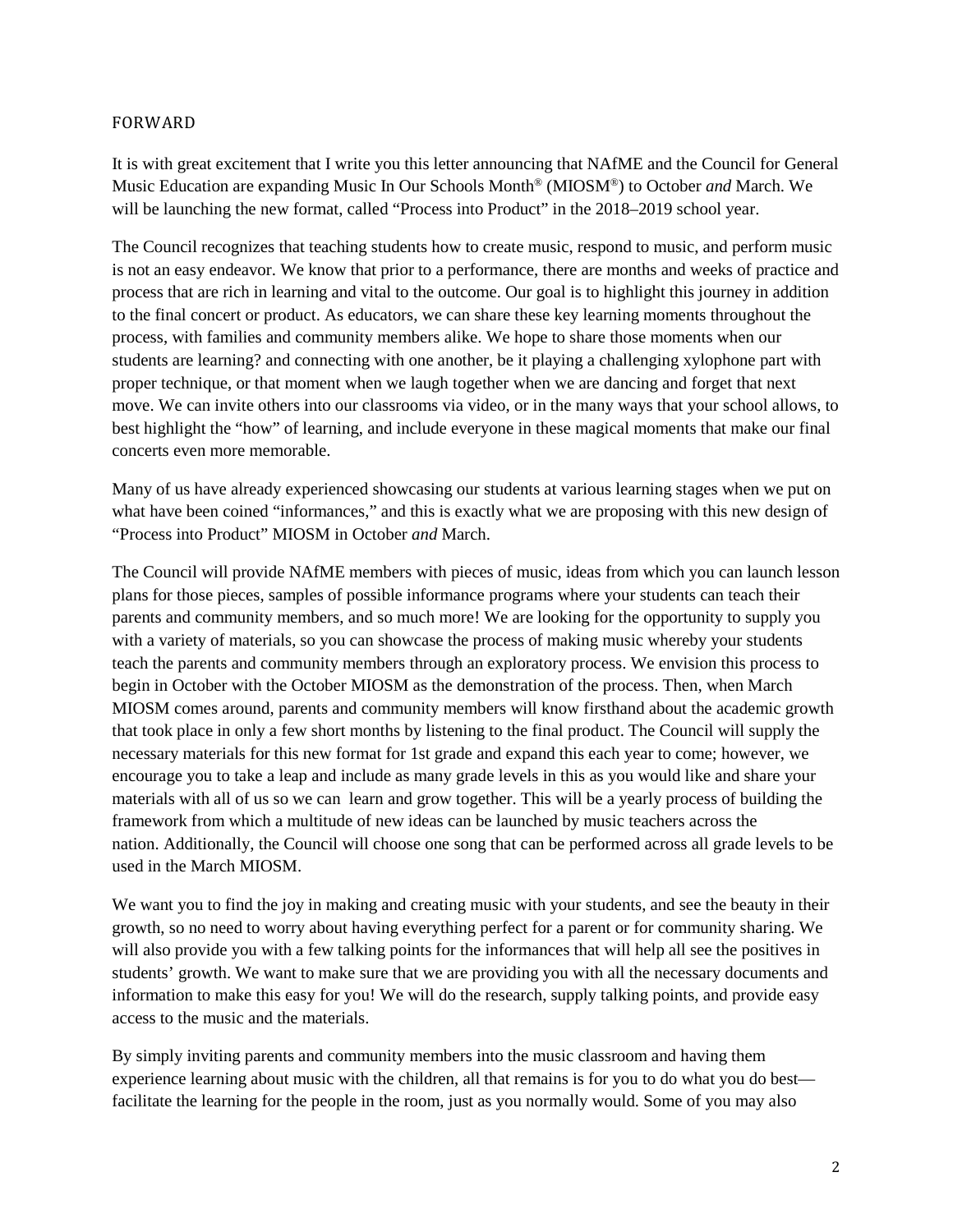decide to facilitate the learning by having students teach their parents and the community members. There are so many ways that you can make October MIOSM exciting and easy to do that we hope you will walk away thinking, "Why haven't we done this before?!"

We believe that you find this new endeavor to be beneficial for your students and your community. Please know we are working to serve you as we embark on this new adventure together where "Process into Product" becomes the well-rounded focus of MIOSM.

Kind regards, Bridget James Chair (2016–2018), NAfME Council for General Music Education

FORWARD ADAPTED FROM *GENERAL MUSIC TODAY,* APRIL 2018, COPYRIGHT © 2018 BY NATIONAL ASSOCIATION FOR MUSIC EDUCATION (NAfME), USED WITH PERMISSION. NOT FOR FURTHER USE WITHOUT WRITTEN PERMISSION FROM NAfME.

### **Development and Contributions by the NAfME Council for General Music Education**

#### **2018–2019 Launch & 1st-Grade Materials**

2017–2018 NAfME Council for General Music Education

- Bridget James, Chair
- Rob Lyda, Chair-Elect
- Division Representatives
	- o Amy Anderson, Southwestern Division Representative
	- o Jennifer Bailey, North Central Division Representative
	- o Val Ellett, Northwest Division Representative
	- o Anne Fennell, Western Division Representative
	- o Ashley Peek, Southern Division Representative
	- o Erin Zaffini, Eastern Division Representative
- Members-at-Large
	- o Sara Allen, Member-at-Large Representative
	- o Lisa Rayner, Member-at-Large Representative
	- o Sarah Watts, Member-at-Large Representative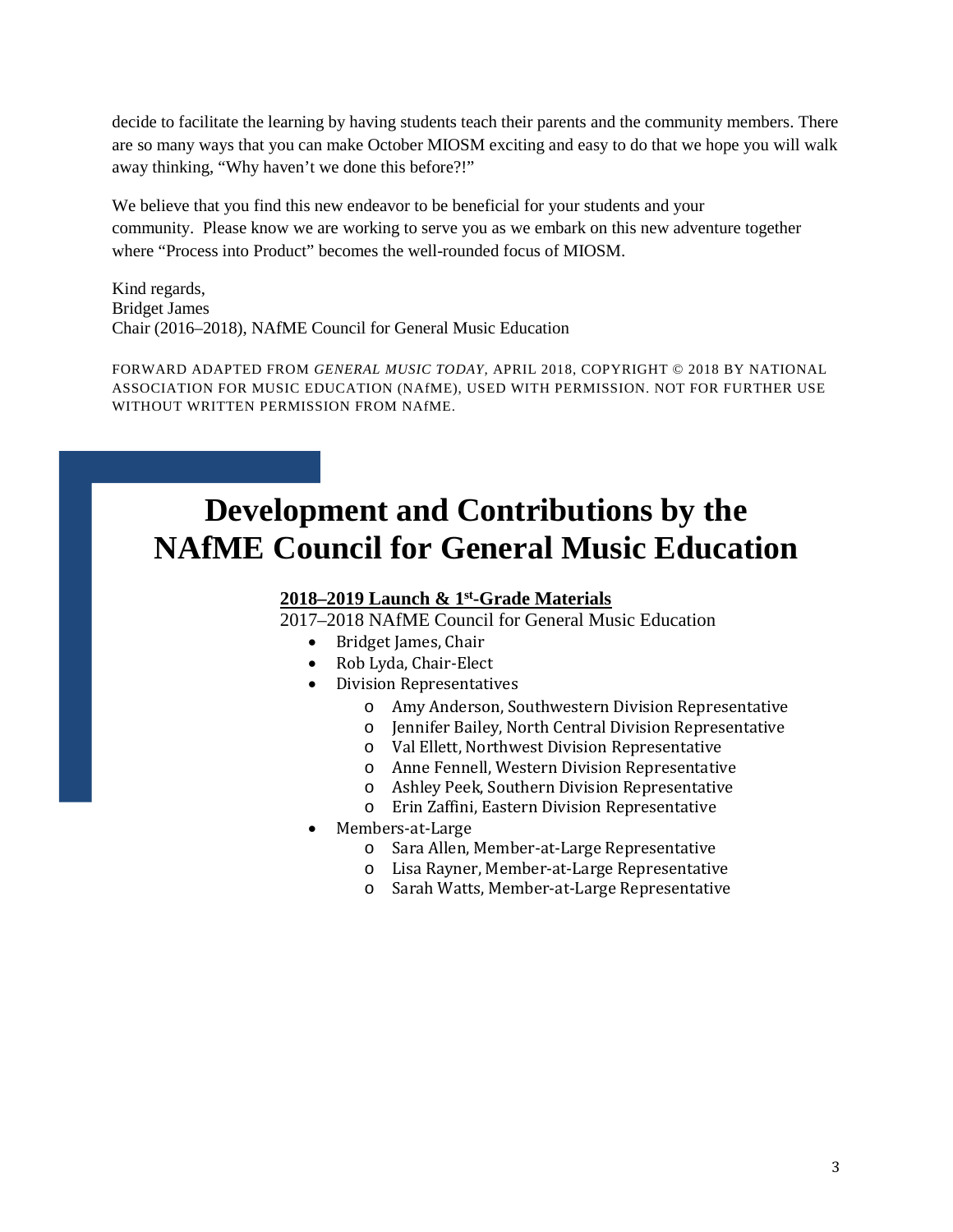| <b>Song &amp; Piece Selection Team</b>             | <b>Handbook Team</b> |
|----------------------------------------------------|----------------------|
| Rob Lyda, Lead                                     | Erin Zaffini, Lead   |
| Sarah Watts                                        | Anne Fennell         |
| <b>Ashley Peek</b>                                 | Amy Anderson         |
| Sara Allen                                         | Jennifer Bailey      |
| Val Ellett                                         | Lisa Rayner          |
| Editors: Bridget James, Anne Fennell, and Rob Lyda |                      |

#### **2019-2020 2nd-Grade Materials**

2018–2019 NAfME Council for General Music Education

• Rob Lyda, Chair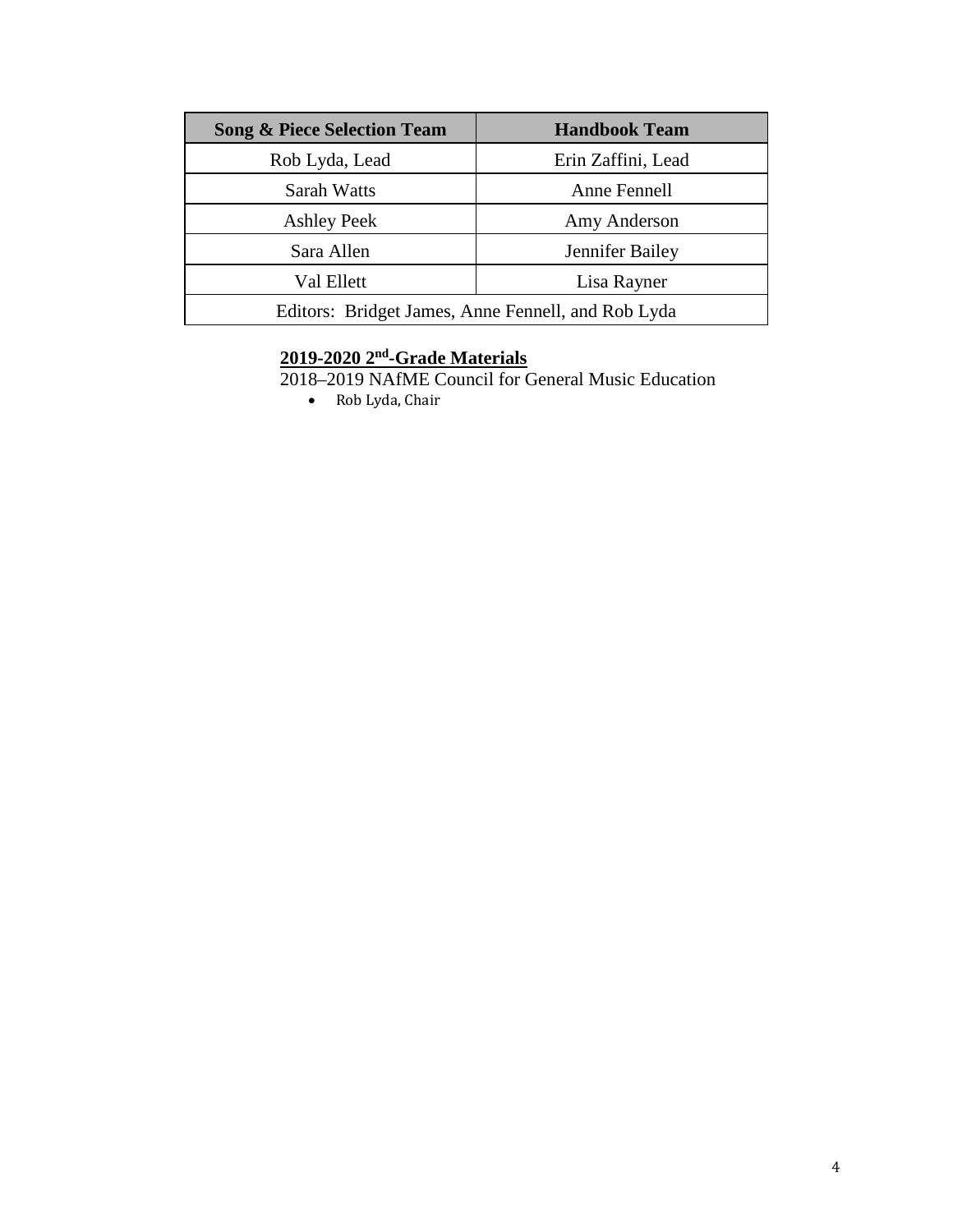## **Table of Contents**

| Content                                                         | Page           |
|-----------------------------------------------------------------|----------------|
| Forward                                                         | $\overline{2}$ |
| Development and Contributions                                   | 3              |
| <b>Table of Contents</b>                                        | 5              |
| Pieces for Lesson-Plan Launching Points                         | 6              |
| Process into Product: Informance to Performance                 | 7              |
| What is an informance?<br>$\bullet$                             | 7              |
| What is a performance?<br>$\bullet$                             | 7              |
| What are the benefits of informances?<br>$\bullet$              | 8              |
| Informances can follow many different sequences or formats      | 8              |
| Consider doing the following for an informance                  | 9              |
| Informances vs. Performances: Uniqueness of Each & Similarities | 10             |
| Assessment                                                      | 11             |
| <b>Inclusive Practices</b>                                      | 12             |
| To support all learners                                         | 12             |
| Guidelines for your consideration<br>$\bullet$                  | 12             |
| During the informance                                           | 13             |
| Accommodations for the formal performance setting               | 12             |
| Sample Informance Invitation & Program Cover                    | 15             |
| Sample Performance Invitation & Program Cover                   | 16             |
| Sample Performance Program                                      | 17             |
| National Core Music Standard of 2014: General Music, Grade 1    | 18             |
|                                                                 |                |
| Creating<br>$\bullet$                                           | 18             |
| Performing                                                      | 19             |
| Responding                                                      | 21             |
| Connecting                                                      | 22             |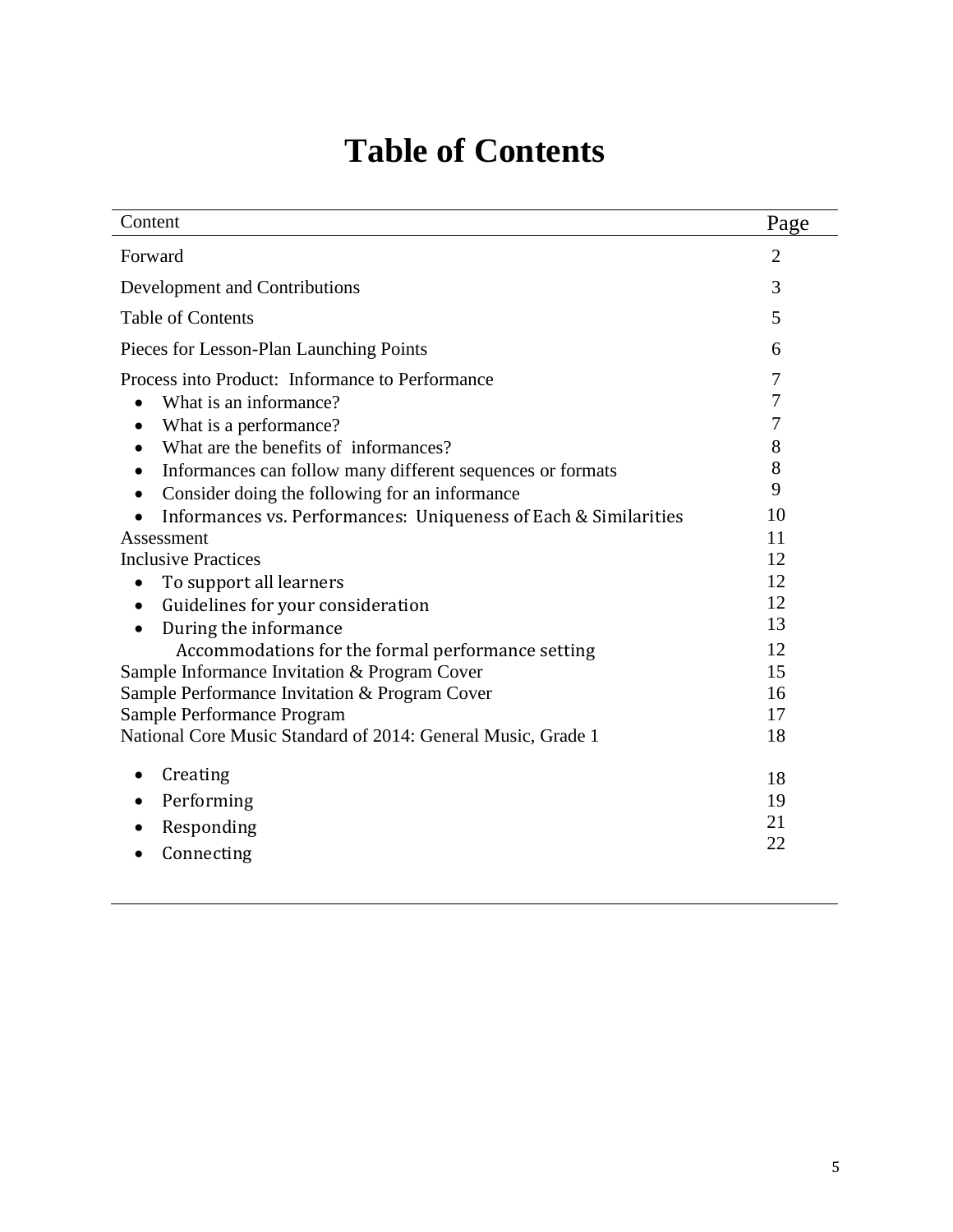### **Pieces for Lesson-Plan Launching Points\***

| 1 <sup>st</sup> Grade                                                                                                                                                                                                                                                                                                                                                      | $2nd$ Grade           | 3rd Grade             |
|----------------------------------------------------------------------------------------------------------------------------------------------------------------------------------------------------------------------------------------------------------------------------------------------------------------------------------------------------------------------------|-----------------------|-----------------------|
| $(2018 - 2019)$                                                                                                                                                                                                                                                                                                                                                            | $(2019 - 2020)$       | $(2020 - 2021)$       |
| "All Around the Green Apple Tree"<br>$\bullet$<br>"All the Pretty Little Horses"<br>$\bullet$<br>Children Dance at Tshigombela<br>$\bullet$<br>"Duermete mi niña"<br>$\bullet$<br>"Here Comes Uncle Jesse"<br>$\bullet$<br>"John the Rabbit"<br>$\bullet$<br>"Macalililion"<br>$\bullet$<br>"Mata Rile"<br>$\bullet$<br>Culture Bearers*<br>$\bullet$<br>$(* not a piece)$ | $\bullet$             | $\bullet$             |
| 4 <sup>th</sup> Grade                                                                                                                                                                                                                                                                                                                                                      | 5 <sup>th</sup> Grade | Kindergarten          |
| $(2021 - 2022)$                                                                                                                                                                                                                                                                                                                                                            | $(2022 - 2023)$       | $(2023 - 2024)$       |
|                                                                                                                                                                                                                                                                                                                                                                            | $\bullet$             | $\bullet$             |
| $6th$ Grade                                                                                                                                                                                                                                                                                                                                                                | 7 <sup>th</sup> Grade | 8 <sup>th</sup> Grade |
| $(2024 - 2025)$                                                                                                                                                                                                                                                                                                                                                            | $(2025 - 2026)$       | $(2026 - 2027)$       |
|                                                                                                                                                                                                                                                                                                                                                                            | $\bullet$             | $\bullet$             |

**\*Lesson-Plan Launching Points Note:** The lesson-plan launching points are purposefully incomplete. They were intentionally developed as launching points from which general music teachers can design their own lesson plans and apply their own approach (Orff, Kodály, Gordon, etc.) to meet selected national and/or state music standards.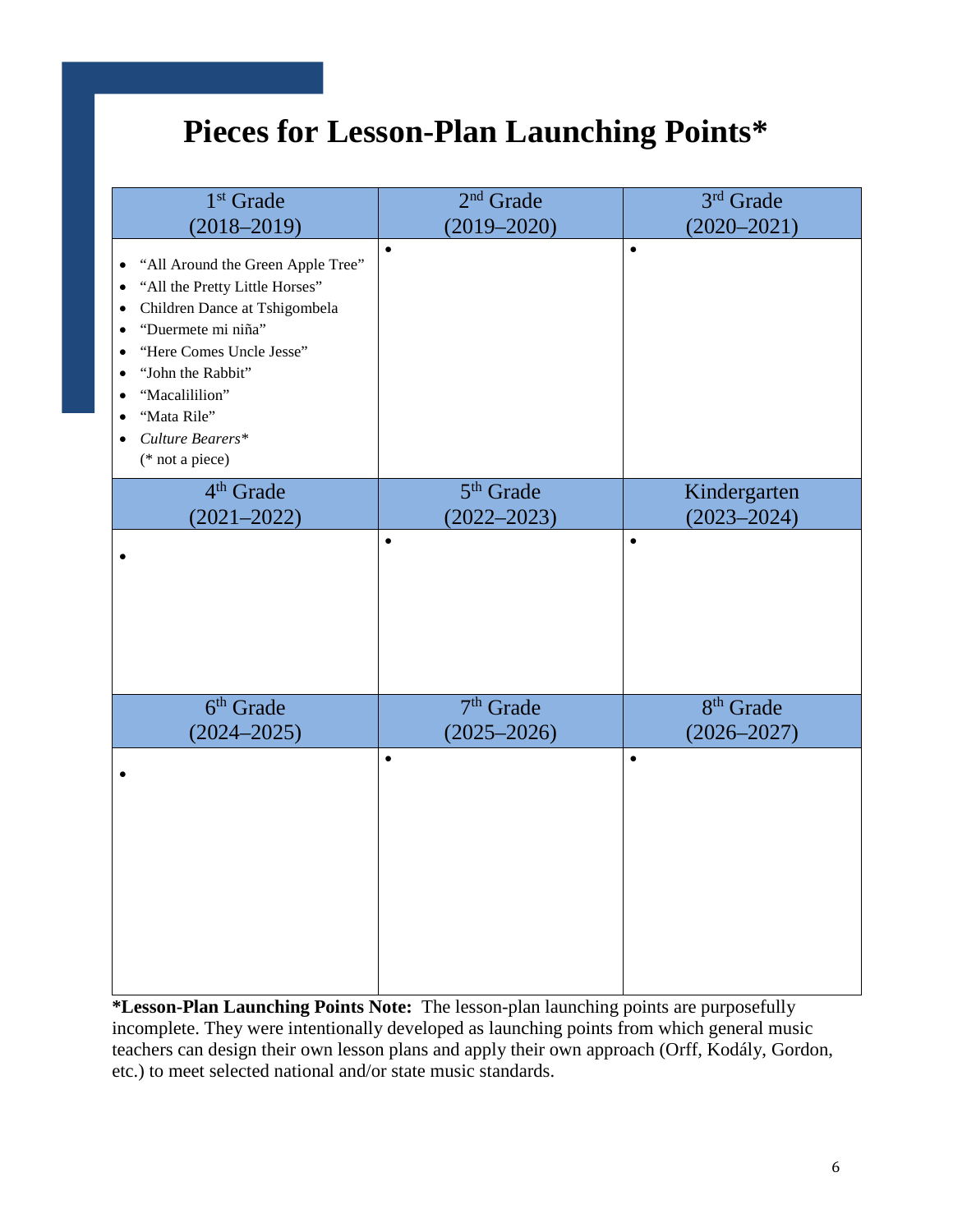### **Process into Product Informance to Performance: An Introduction**

### **What is an informance?**

**With the new Process into Product MIOSM® format, students participate in an informance in October. After five months of learning and skill development, a formal performance of the same pieces and more would take place in the MIOSM of March.** 

- An informance informally shares or demonstrates the authentic and organic learning process within the classroom.
- An informance is a learner- or student-centered sharing and process.
- Informances can take place in a familiar setting where parents, community members, other students, or stakeholders are sitting with the students and engaged as learners, or around the perimeter of the classroom to observe informally.
- Informances may take place in a variety of ways—with parents, community members, students, or stakeholders sitting with the students engaged as learners OR around the perimeter of the room as observers.
- Students are free to share their learning, express opinions, identify possible outcomes, and dialogue with the observers to explain or teach the content and what is taking place.
- Observers/participants are free to ask questions, connect, and engage in the learning process.
- Teachers guide, facilitate, and invite the students to actively share and connect with the observers/participants, while also moving the informance forward to share the learning process.

### **What is a performance?**

- A performance in the Process into Product format is a formal demonstration of students' mastery of the [National Core Music Standards.](https://nafme.org/my-classroom/standards/core-music-standards/)
- A performance ideally demonstrates content knowledge, performance skills, and the enduring understandings mastered over the course of the semester or an entire year.
- A performance ideally will demonstrate students' growth over the course of the semester or year with students demonstrating their ability to sing, perform on instruments, move to music through games and/or dances, and much more.
- Individual students introduce each piece to articulate the learning of content and performance skills, learning process, and/or the cultural/historical significance of each piece.
- Group pieces are performed with all classes, and individual classes are highlighted throughout the performance when the individual classes demonstrate a dance, the instrumentation, a game, etc. that was learned. While one individual class demonstrates the activity, the rest of the classes provide support through singing and/or other movements.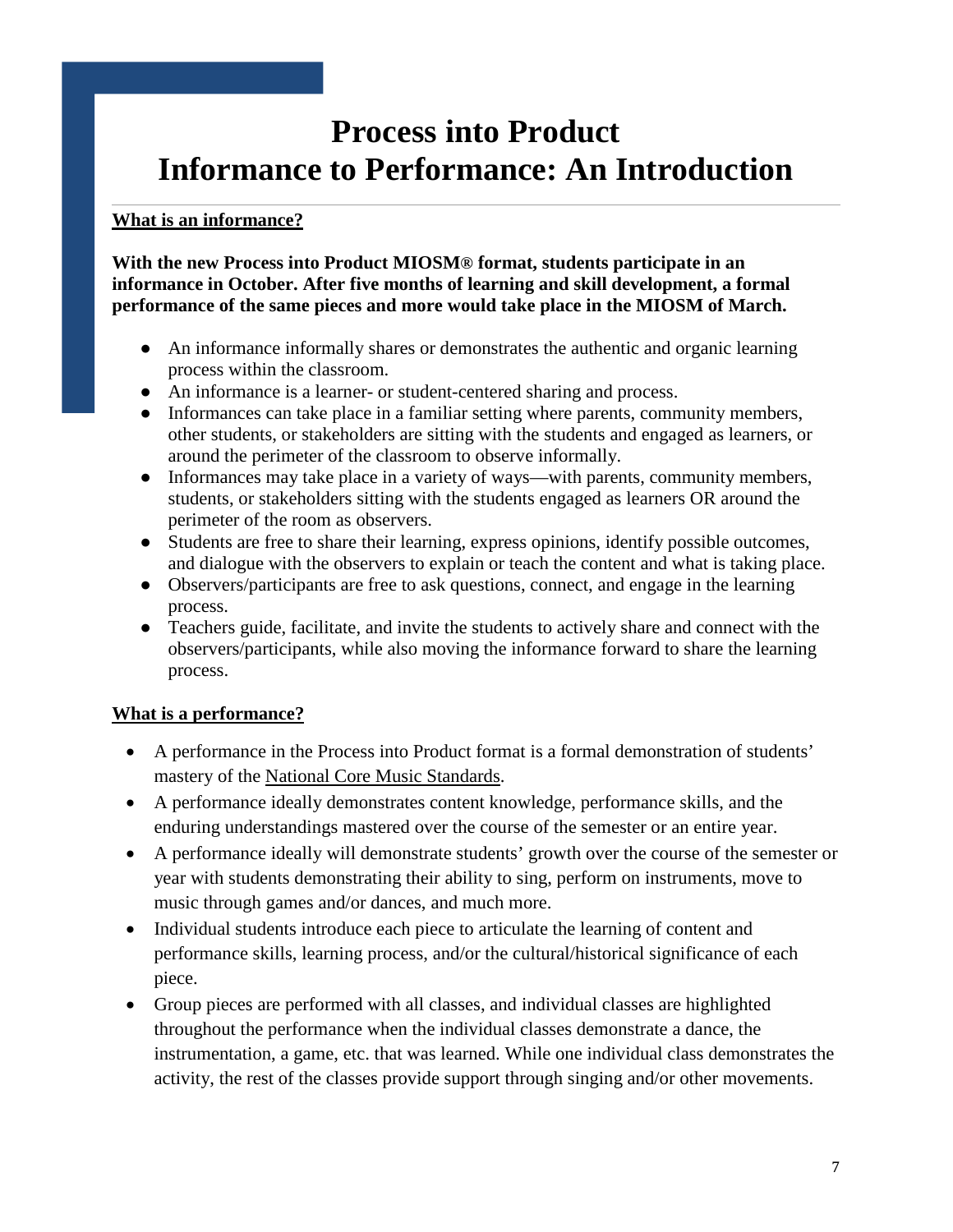### **What are the benefits of informances?**

- Informances provide a stepping-stone to formal performances and provide developmentally appropriate experiences for students to share how and what they have learned in the music classroom. Informances support learners as they find comfort in sharing what they have learned and what they are learning, without a formal and distant "performer-audience member" relationship.
- Informances demonstrate the cognitive process that occurs in music for both student and teacher.
- Informances help to lower the affective filter, supporting students as they engage in authentic learning while sharing their cognitive processes and reflections with the observers.
- Informances create opportunities for students to articulate and communicate their musical knowledge while demonstrating and reflecting on its application. These learning opportunities support the students' learning as they communicate and articulate their knowledge while demonstrating and reflecting on its application.
- Informances serve as an opportunity for parents, community members, and stakeholders to actively participate in the learning process alongside students. This provides the teacher the opportunity to do what he/she does best—facilitate and activate the learning of all participants in the room.
- High-quality informances serve as an opportunity to share how students engage in higherlevel thinking skills through music, such as creating, performing/presenting/ producing, responding, and connecting, all of which are found in the [National Core](http://nationalartsstandards.org/) Arts Anchor [Standards.](http://nationalartsstandards.org/)
- Informances support character disposition growth, social and emotional competencies, and presentation skills.

#### **Informances can follow many different sequences or formats.**

\*Student-centric questions are posed below where the term *you* refers to the students/performers. Brainstorm with your class:

- What would you want to share? Why would you like to share that piece or song, activity, instrumentation, dance, game, etc.?
- How would you like to share what you have learned/are learning?
	- o Example: A student might introduce the following …
		- **This next piece we will perform is not a song. A song has lyrics, and** this piece does not have lyrics/words. This is similar to what we are taught in math class about how every square is a rectangle, but every rectangle is not necessarily a square."
- Why this content knowledge and/or performance skill important?
- Why is this piece/song, activity, instrumentation, dance, game, etc. important to you?
- Who should be invited to the informance?
	- o Allow students to come up with a list of the groups of people they would like to invite.
	- o Students may or may not come up with some of the groups on this list;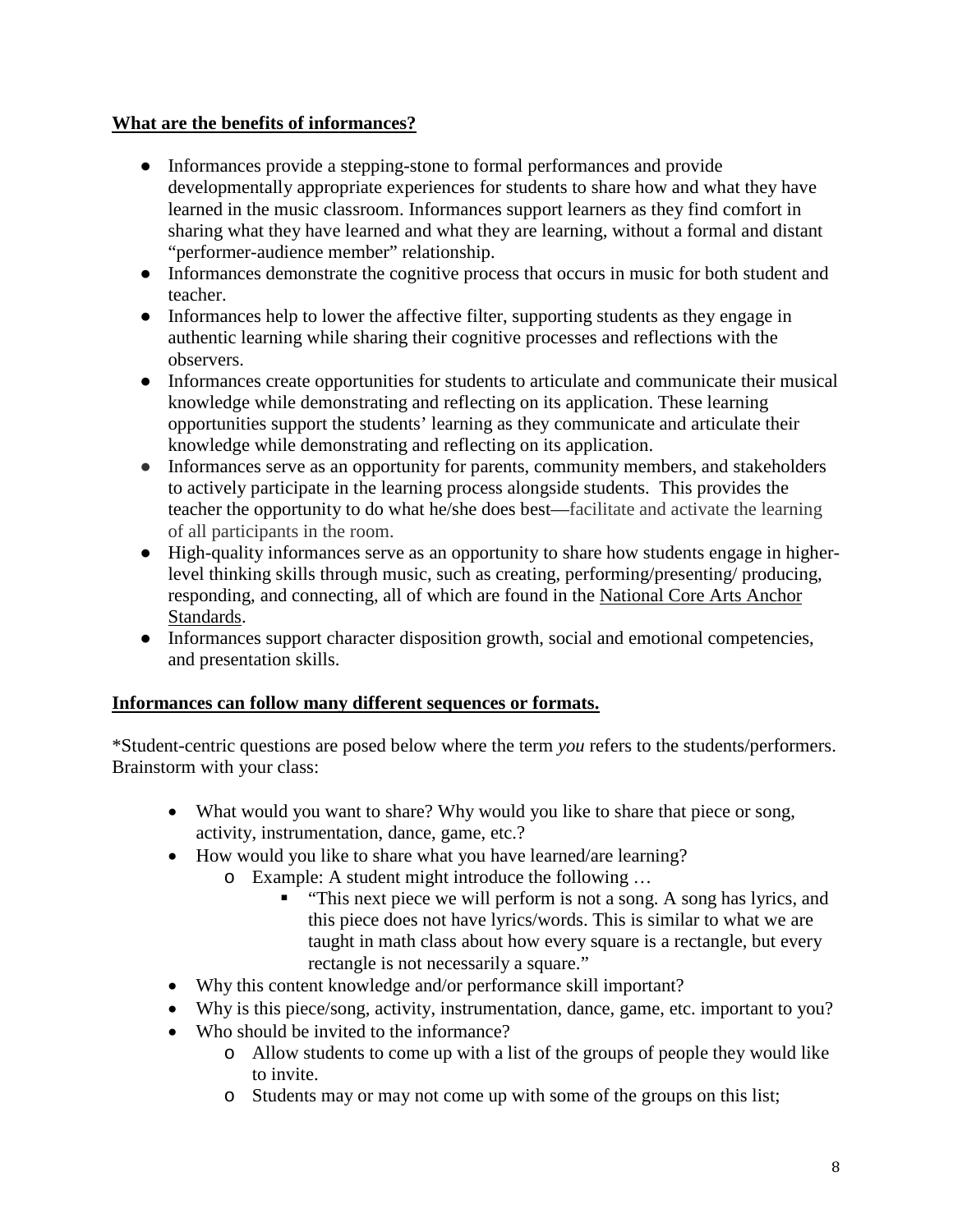however, you and your students may want to consider formally inviting:

- Parents, guardians, siblings, grandparents, family members
- Classroom teachers, administrators, superintendent/chancellor
- **Members of the school board, city council members, mayor**
- Senators, Members of Congress, Governor
	- \* Please follow district or school site policy for onsite visitors.
- How to you (the students) think the informance should be structured within the given time frame?
- What should we consider regarding the informal and formal aspects of the event? (Ask questions such as: How should we dress as performers? Is it important to dress up? Maybe not. If not, why not? If so, why do they think so?)
- How (or whether) the guests should be a part of the informance. As observers or participants—or both?
- Who should lead what sections of the informance, and how should those sections be led?
- What possible questions might the guests ask?
- How might we engage the guests during the informance?
- Create a classroom assignment requesting that students engage in conversations with parents/guardians about the upcoming informance, and bring any questions back to the class prior to the informance. This will engage students and parents in conversations at home and create school-home connections in addition to helping students prepare for the informance.

#### **Consider doing the following for an informance:**

- Create a short handout with possible guiding questions to support the interactions.
- Provide opportunities for students to teach. Students can teach the parents and also guide and lead the lesson, while also facilitating  $\ll$ soliciting and facilitating responses to?>> questions from those observing.
- Provide organic and authentic learning experiences to truly reflect the process of learning in the moment, with self-reflection, correction, and analysis of their work.
- Create a student-led gallery/exhibit/learning center.
- Provide opportunities during the informance for students to share, discuss, and dialogue about the process of learning: where they started, how they arrived at this moment in learning,; and where they will eventually be on the continuum of learning.
- Students create and/or respond to writing prompts with visitors.
- Students publish a blog or vlog of their daily work that can be a part of the informance.
- Students, observers, and teachers post on a digital board to share their ideas, pictures, etc. for all to see.
- Students write thank-you notes, share group photos, or create informal videos of appreciation for all who attend. \* Please follow your district's policy on video and photo use of students' images.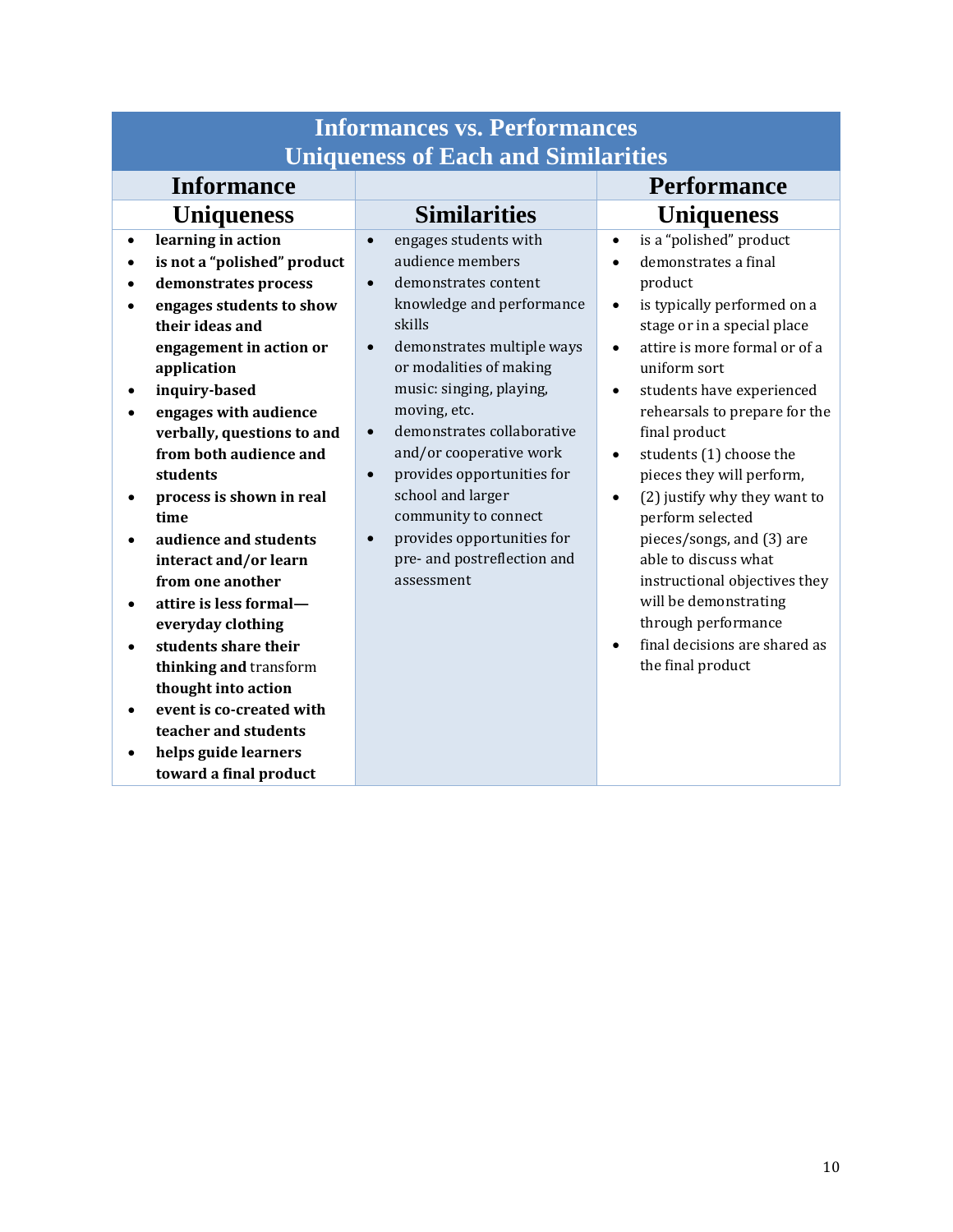### **Assessment**

Within the lesson-plan launching points documents, assessment examples are offered as starting points to help the teacher select appropriate measures of student content knowledge and performance skill acquisition and determine mastery of the [National Core Music Standards](https://nafme.org/my-classroom/standards/core-music-standards/) of 2014. These may be adapted as needed to meet the needs of your individual teaching situation or may be used as a guideline to develop your own authentic assessments of student learning.

As music requires both content knowledge and performance skills, authentic assessments of musical learning will be unique based on the purpose of the assessment.

To develop authentic assessments of student learning, a teacher must ask:

- 1. What [Enduring Understandings \(EUs\) and Enduring Questions \(EQs\)](https://nafme.org/wp-content/files/2014/06/Core-Music-Standards-EUs-EQs-Definitions.pdf) will guide the student learning?
- 2. What standards will be addressed, and how are these articulated to what students have learned and should learn next.
- 3. What do I want my students to know/be able to do?
- 4. How will I be able to determine what my students have learned and to what level or degree?

To support assessments, please review:

- 1. [National Core Music Standards](https://nafme.org/my-classroom/standards/core-music-standards/)
- 2. Enduring Understandings [\(EUs\) and Enduring Questions \(EQs\)](https://nafme.org/wp-content/files/2014/06/Core-Music-Standards-EUs-EQs-Definitions.pdf)
- 3. Four Anchor Standards: *[Creating, Performing, Responding,](http://nationalartsstandards.org/)* and *Connecting*

For example, if you are addressing the *Creating* Music Standard, you will need to determine what content knowledge and performance skills are necessary to achieve mastery of the standard. A rubric should be developed that aligns with the skills and knowledge required at the 1st-grade level to eventually achieve mastery of the [National Benchmark Assessments for Second Grade.](https://nafme.org/wp-content/files/2014/11/Grade_2_GenMus_Creating_MCA.pdf)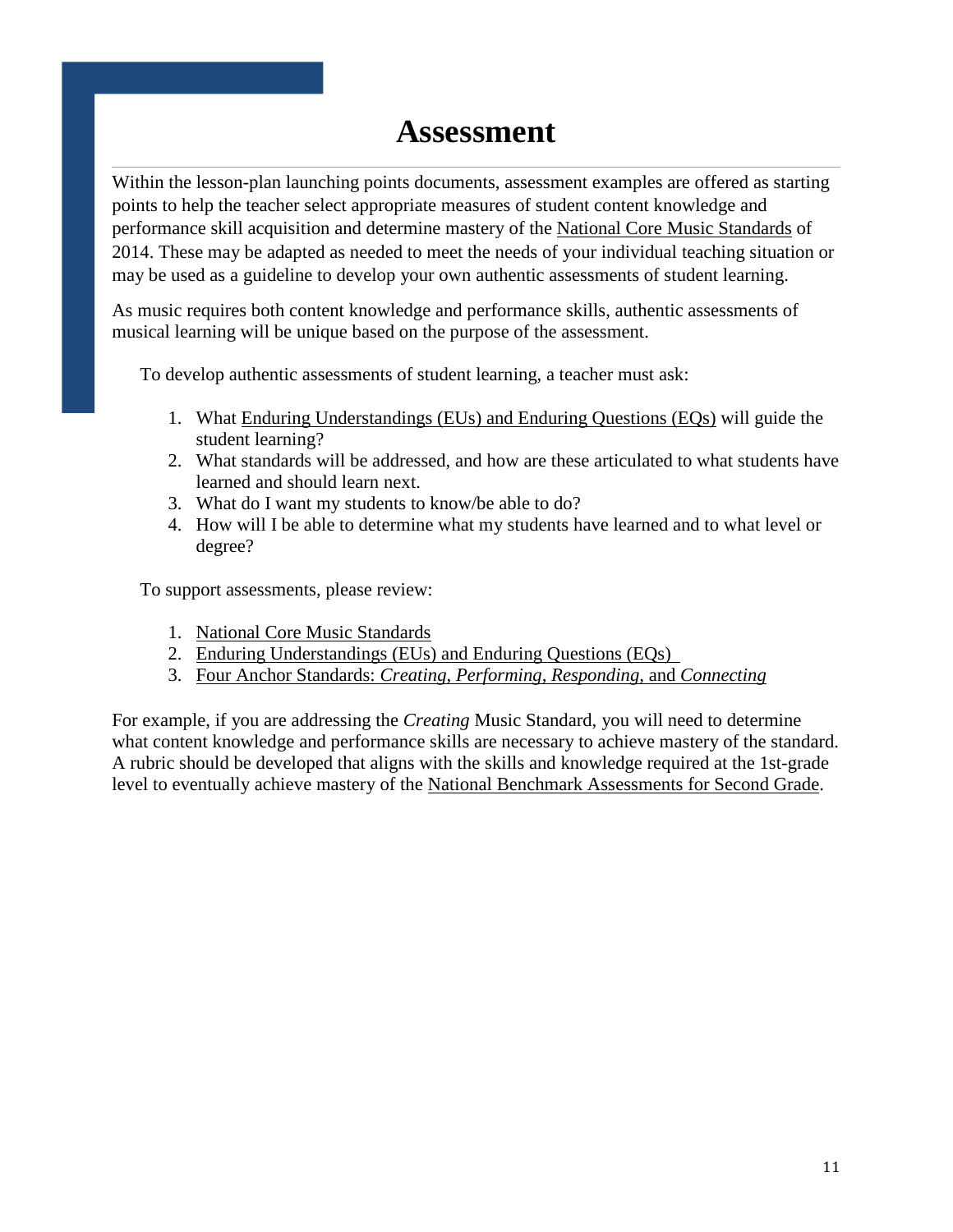### **Inclusive Practices (Erin Zaffini)**

While planning for informances, it is necessary to offer a high-quality musical experience for all to ensure that every child learns in a safe and inclusive environment. Inclusive practices require that teachers consider the diverse needs of every student and creates an environment where each child can interact with the musical content while participating to his/her highest capability. Regardless of what an informances might look like in a classroom, accommodations and modifications are necessary to meet the needs of all students to foster learning and create success.

#### **To support all learners:**

- Provide a nonverbal signal/cue to inform students that they need to return to the task.
- Pair a child who needs additional emotional or academic support with a peer or model student.
- Consider shorter sessions to facilitate learning (e.g., two 25-minute sessions are easier to handle than one 50-minute session is).
- Provide sensory breaks with opportunities to move and use sensory fidgets or manipulatives.
- Vary the musical selections and instruments in the informance and performance to engage all students.
- Teach to the whole child, inviting all to sing, move, play, and create.
- Break larger assignments or tasks into smaller ones.
- Allow students to demonstrate their learning in a variety of way (e.g., oral quizzes, tests, presentations, projects, etc.).
- Provide accommodations for all students as needed.
- Address the classroom environment to avoid overstimulation.
- Refer to each child's Individualized Education Program (IEP) or 504 plan to identify the needs of that child. Develop modified standards and/or activities to address the child's specific needs. It may be helpful to seek guidance from the child's IEP or 504 case manager to ensure that the modifications are appropriate for the child. Share the modified standards and/or activities with the members of the child's IEP team.

#### **The following guidelines are listed for your consideration to prepare for the informance:**

- Welcome all forms and types of participation from all students, and create an inclusive process for the informance process.
- Recognize that some students will not respond outwardly in the same manner as others, and guide students as necessary.
- Provide structure in the classroom with consistent rules, directions, and routines that are clear and concise.
- Provide all necessary accommodations for instruction prior and during the informance.
- Vary the learning and teaching style to ensure that all students have access to the content and process. Present the same concept and allow students to experience it in at least three different ways.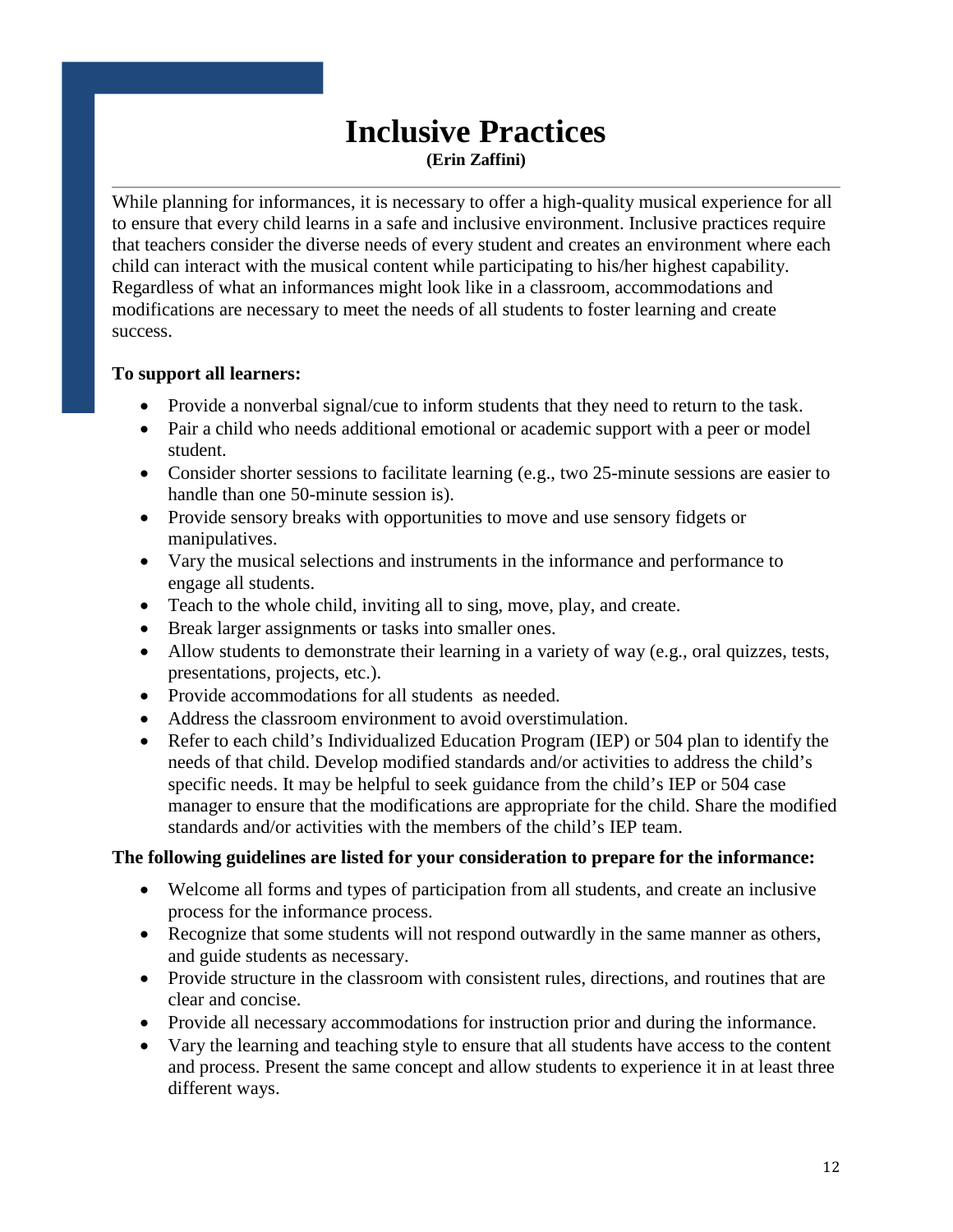- Ensure that student learning and reflection is a consistent part of their daily work, so that the informance is an outcome of authentic, student-centered learning.
- Allow students who need it to have additional processing time. Create time in class to think through a process, talk through it with a partner, and/or write out or demonstrate their learning at their own pace.
- Create student-centered classrooms for a higher level of student engagement and ownership.
- Present, practice, and assess students using multiple areas of strength for students (e.g., aural, visual, and kinesthetic).
- Create opportunities for students to restate/describe what they are doing or learning about in their own words.

### **During the informance**

- Create strategies to help students transition from one activity to another. Anticipate possible challenges, and foresee possible problems.
- Plan for behavior challenges: Use strategies such as proximity, location within the classroom, etc.
- Dialogue with students about their physical placement in the informance and where they would give their best effort, as some might be distracted by their parents or visitors.
- Create opportunities for parent participation that match ALL of the learning that occurs in your classroom. Be sure to invite parent participation during activities that would align with the modified standards and authentic tasks of their child.

### **Accommodations for the formal performance setting**

As is the case in the classroom, many children benefit from having specific accommodations in place to ensure a positive performance experience. Below are some suggestions that enable inclusive practices in the performance setting:

- 1. For students who have behavioral intervention needs, proximity to the music teacher is sometimes important to help them remain on task for the performance. Other students who have behavioral needs may need to be in a part of the room or the performance setting where they have a safe space (where their personal space is not encroached on).
- 2. Give students a special signal for when they need to remain on task and to prepare them for the next piece of music.
- 3. Vary the musical selections and instruments in the performance. Many students who are behaviorally challenged respond best when they are engaged with that is happening during the performance. Allow students to play instruments, move, and use props throughout the performance.
- 4. Whenever possible, use adaptive instruments so that all students can participate in music that involves instruments. For students who are less mobile or who are unable to grasp instruments, allow them to play instruments that can be wrapped around their mid-section (belly bells) or around their arms. A buddy system in which a fellow student helps a lessmobile student perform on an instrument works well, too.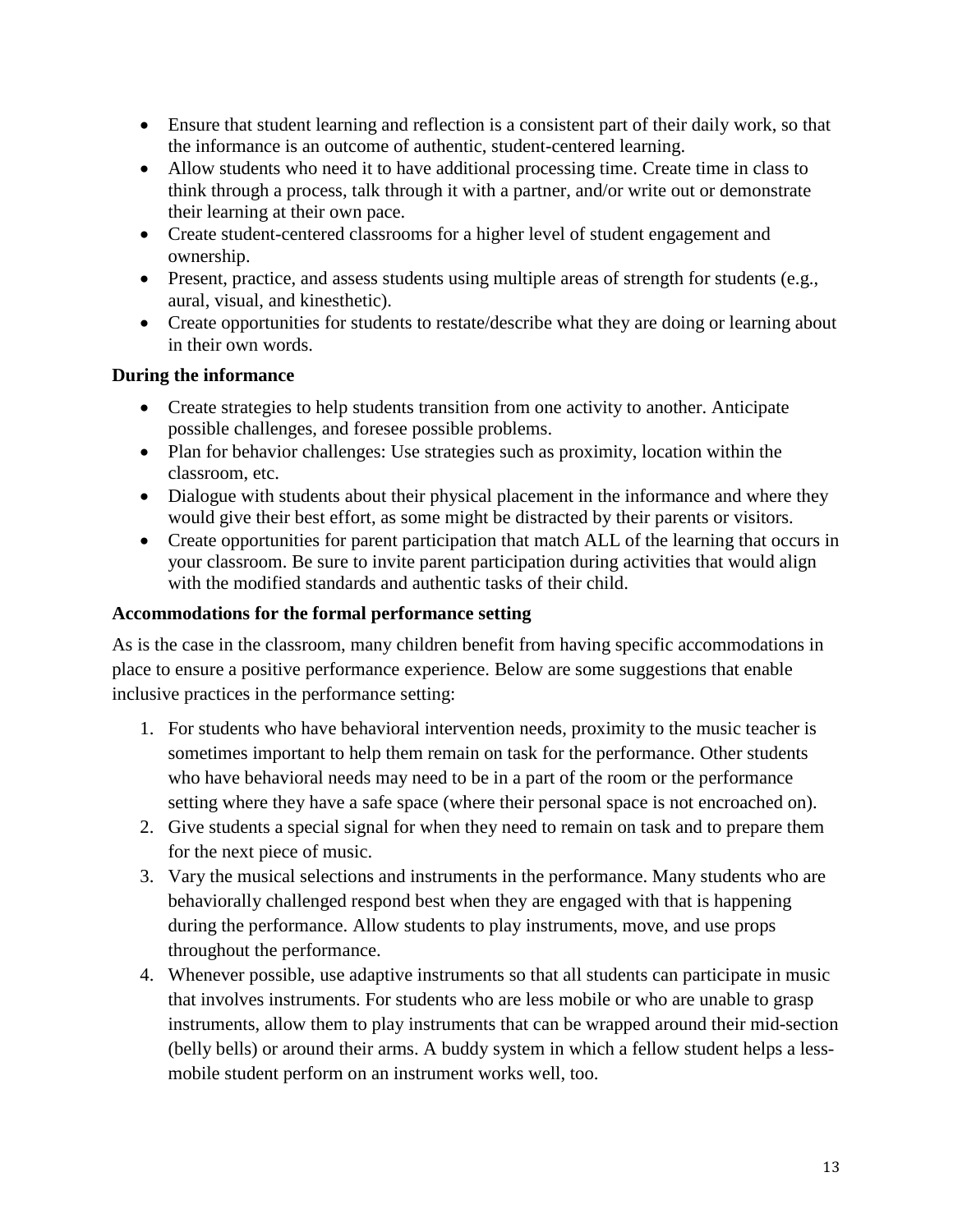- 5. Many students benefit by being placed next to model students. Model students are those who successfully adhere to the directions of the teacher and who can assist peers with transitions between music, playing instruments, and with movement incorporated in the pieces.
- 6. Many students benefit from having access to a specific picture schedule that will show the order of pieces to be performed in the concert. Create a picture schedule, and review it with students before the concert during rehearsals and then again just before the concert begins.
- 7. Consider students who would benefit by having sensory breaks when you plan the order of pieces in your performance. Avoid placing too many pieces in a row that require little to no movement. Intersperse standing-only pieces with pieces that include student movement.
- 8. Welcome all forms of participation in the performances. Some students might not be vocal but can play instruments. Other students might have anxiety and "freeze up" during the performance. Helping students through individual challenges is an important part of the learning process in both informances and performances.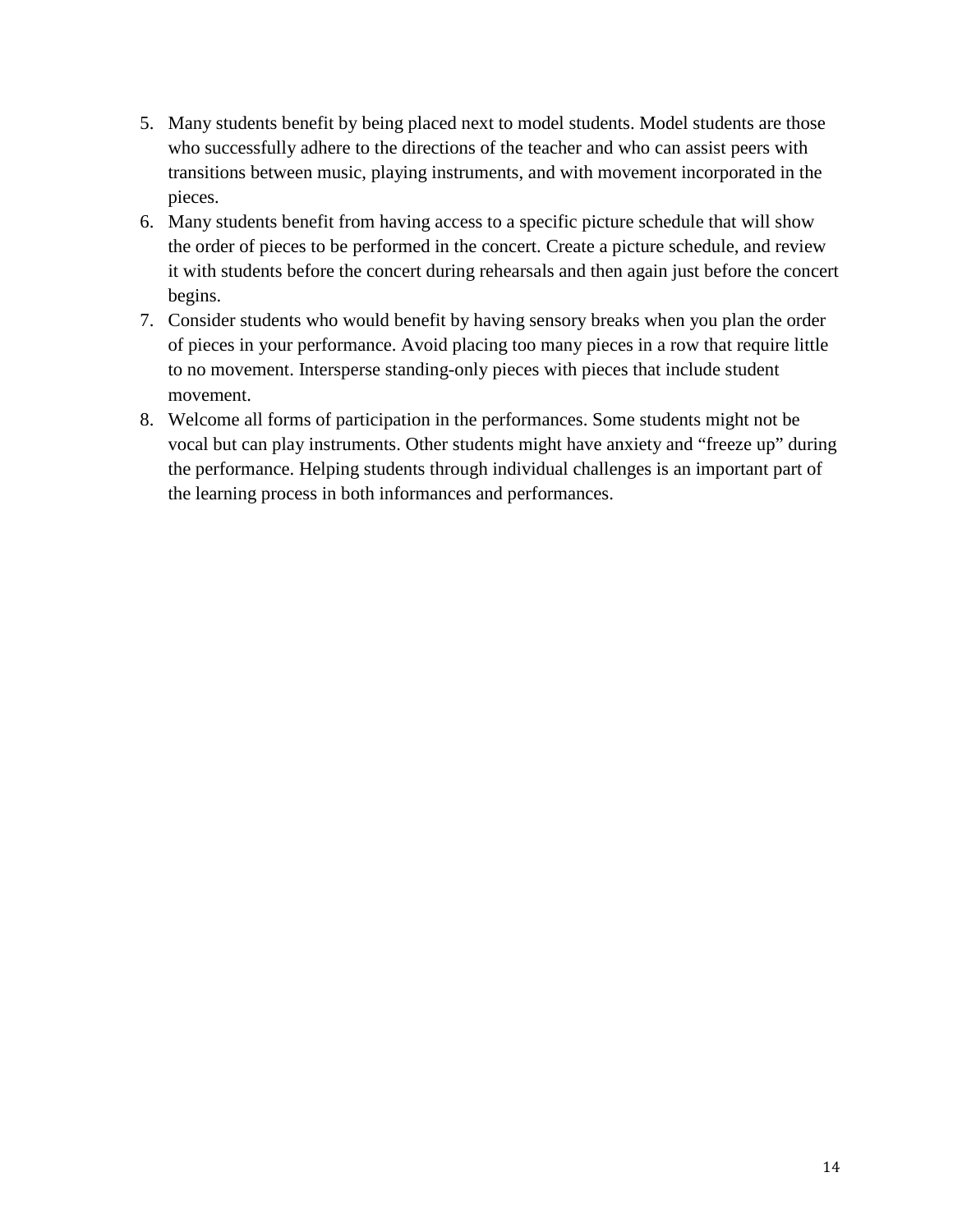### **Sample Informance Invitation & Program Cover**



## **Proudly Presents**



## A 1st-Grade Informance

*Informance:* a student-centered sharing process for an informal audience.

**The 1st-Grade Classes**

**Tuesday, October 23, 2018**

**9:05–9:35 a.m.—Mr. Chen's Class 9:40–10:10 a.m.—Mrs. O'Malley's Class 10:15–10:45 a.m.—Mr. Garcia's Class**

**Valley Elementary Music Room**

**Mrs. June Davon, General Music Teacher**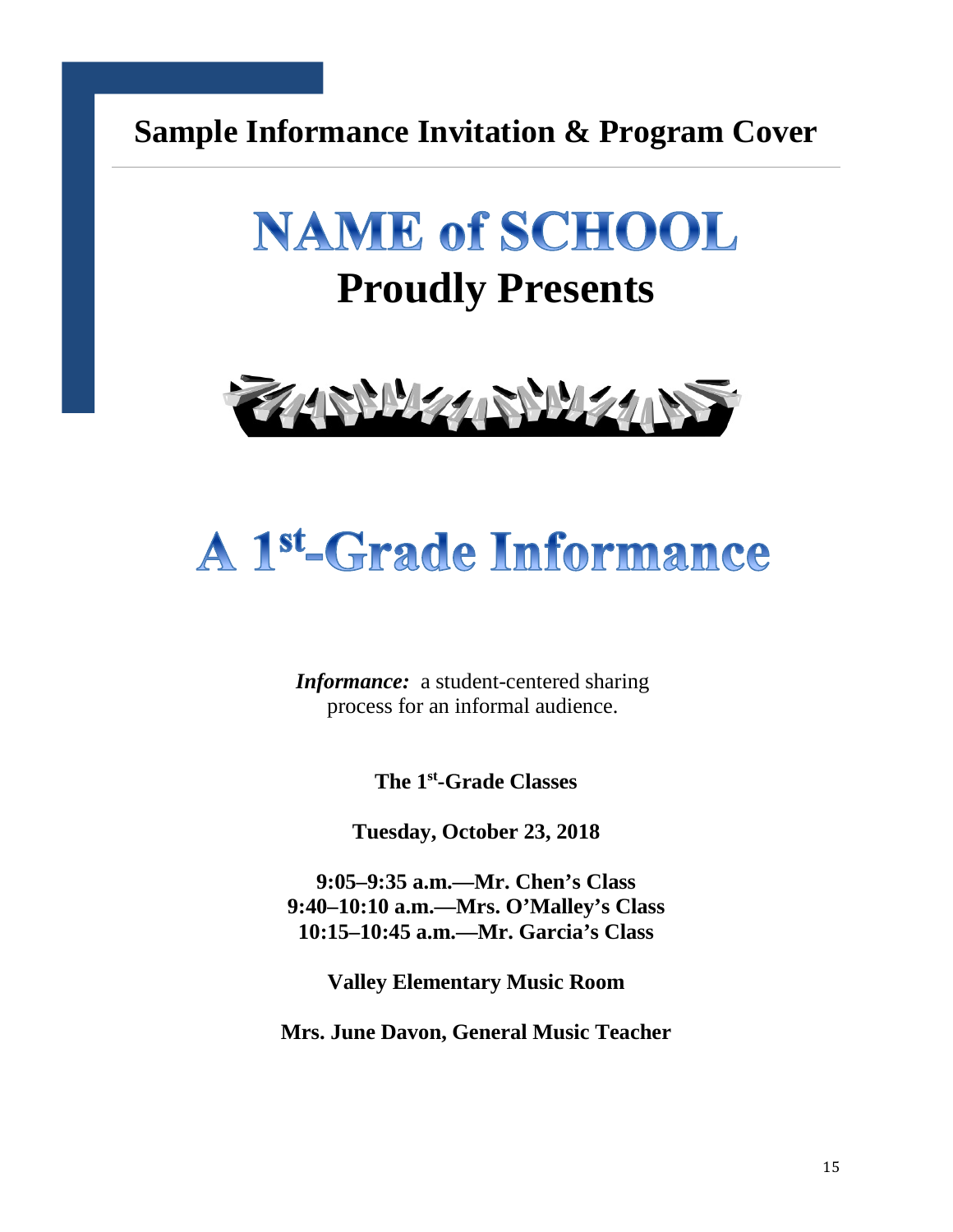**Sample Performance Invitation & Program Cover**





## The 1st-Grade Performance

**You are cordially invited to watch and learn as the 1st-grade classes demonstrate their content knowledge and performance skills in a formal concert.** 

**The 1st-Grade Classes**

**March 23, 2019**

**10:00 –11:00 a.m.**

**Valley Elementary Auditorium**

**Mrs. June Davon, General Music Teacher**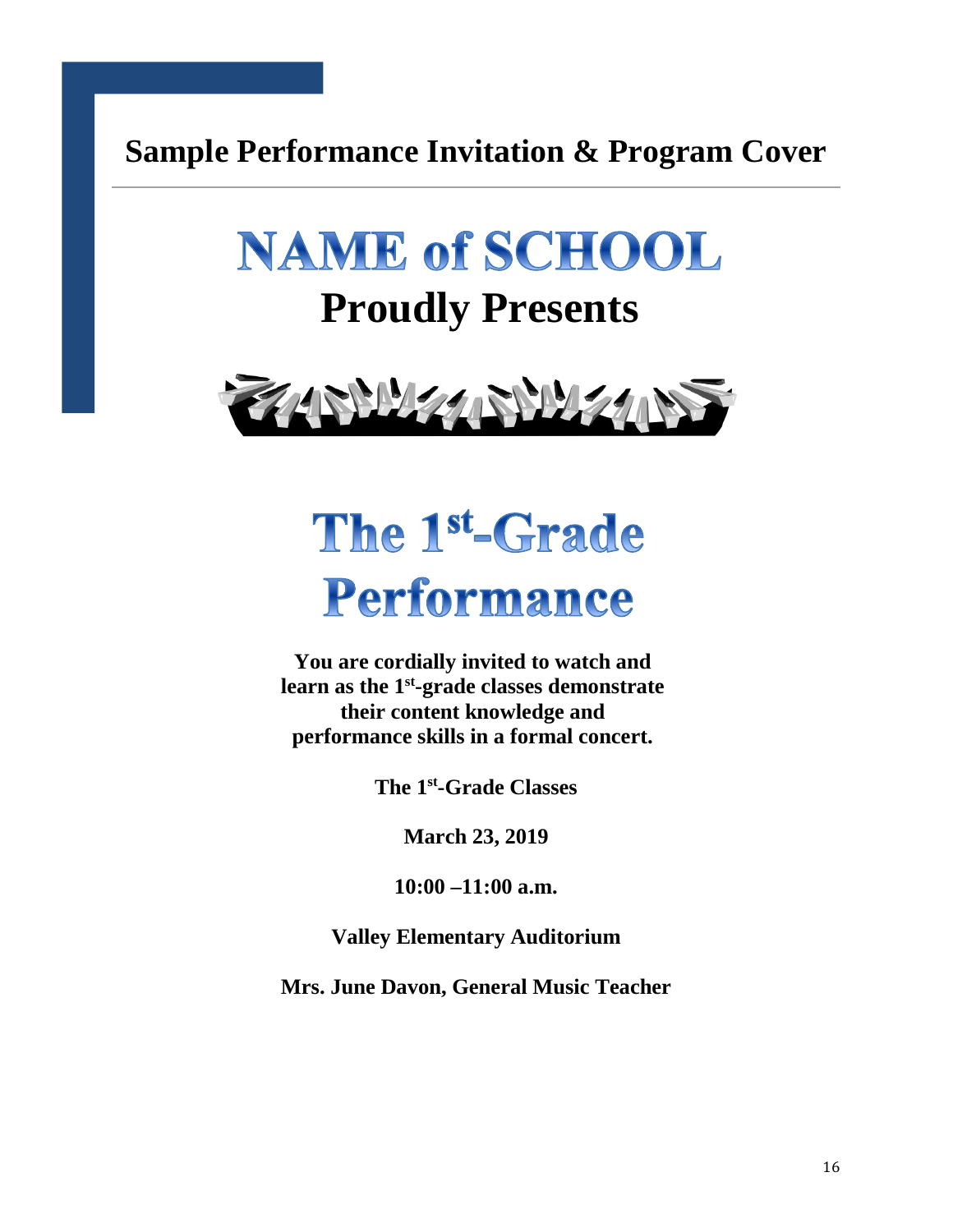## **Sample Performance Program**

| <b>Pieces</b>                    | <b>What we learned</b>                                                                                                                                                                                                                                                                                                                                                                                                                   |
|----------------------------------|------------------------------------------------------------------------------------------------------------------------------------------------------------------------------------------------------------------------------------------------------------------------------------------------------------------------------------------------------------------------------------------------------------------------------------------|
| 1. All the Pretty Little Horses  | $\bullet$ We identified emotion & tone of a song.<br>• We analyzed contrasting versions of the same<br>song.<br>• We learned how to enhance a folk song with<br>simple instrumental accompaniment and<br>artwork.                                                                                                                                                                                                                        |
| 2. Mata Rile                     | • We learned how to sing and play a Puerto Rican<br>game song in Spanish.<br>• We learned about instruments native to Puerto<br>Rico and how to create rhythmic<br>accompaniments with the instruments.<br>• We learned that we can be inspired by<br>movements and dances from around the world to<br>create our own movement pieces.                                                                                                   |
| 3. Children Dance at Tshigombela | • We learned how the Venda children of South<br>Africa engage with the Tshigombela dance, and<br>that musical movement is a special part of<br>different cultures around the world.<br>• We learned that we can move our own bodies to<br>music in different kinds of ways.<br>• We learned that our own school and community<br>have unique ways of moving to music, and that<br>we can learn more about ourselves through<br>movement. |
| 4. John the Rabbit               | • We learned about call-and-response.<br>• We learned how to analyze contrasting styles of<br>a folk song.<br>• We learned how to perform on pitched/unpitched<br>instruments to demonstrate form.                                                                                                                                                                                                                                       |
| 5. Macalililion                  | • We learned about melodic contour.<br>• We learned about quarter notes, eighth notes,<br>and steady beat.<br>• We learned how to write lyrics.<br>• We learned instrument techniques.<br>• We learned about echo-singing/playing.<br>• We learned about the cultural and community<br>importance of singing/clapping games.                                                                                                             |
| <b>6. Here Comes Uncle Jesse</b> | • We learned about melodic contour.<br>• We learned about quarter notes, eighth notes,<br>and steady beat.<br>• We learned about instrument technique.<br>• We learned about improvisation on instruments.<br>• We learned how to create a game-song<br>movement.                                                                                                                                                                        |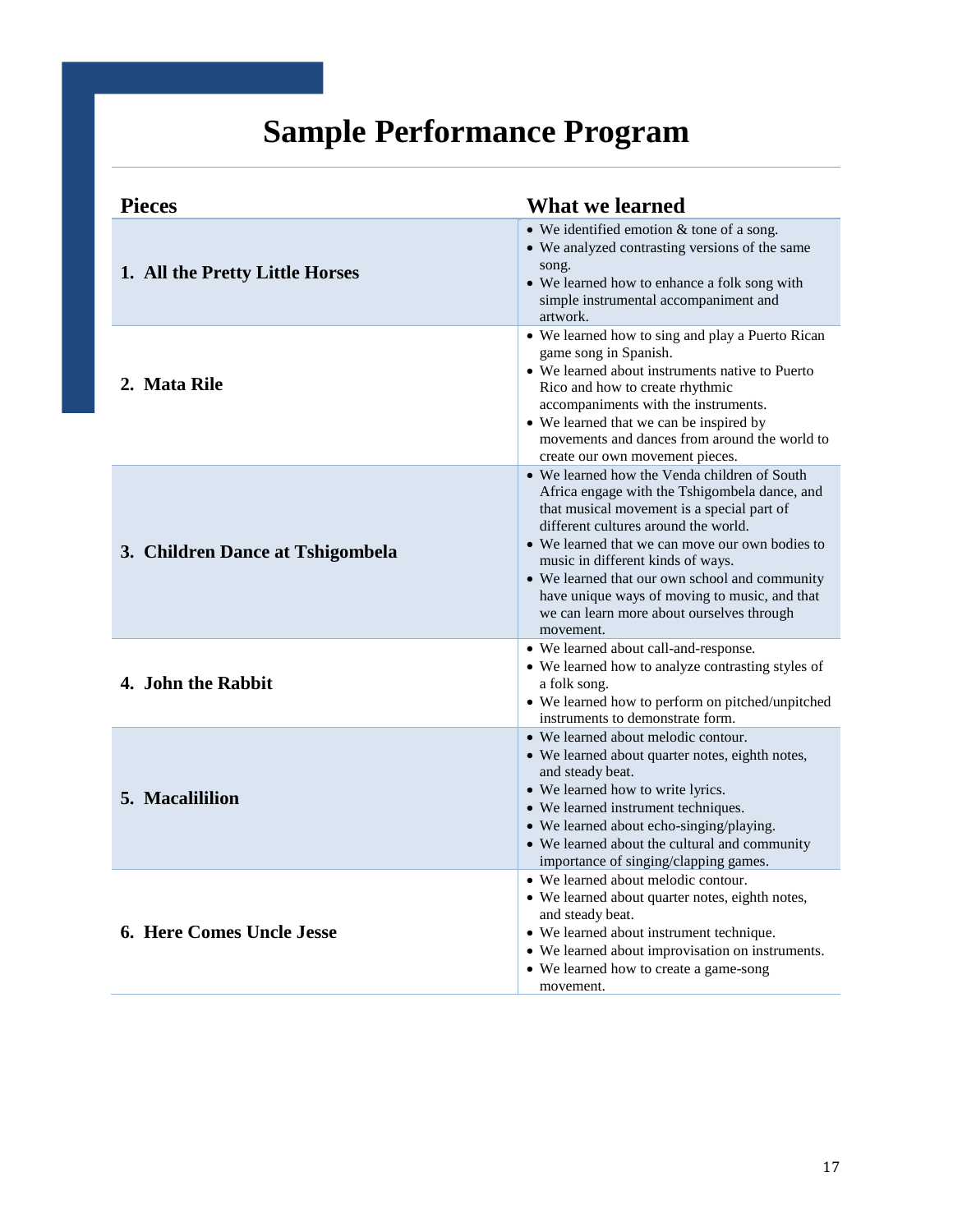### **National Core Music Standards of 2014 General Music, Grade 1**

### **CREATING**

| <b>Imagine</b><br>Generate musical ideas for various purposes and contexts                                                                                                                                                 |                                                                                                                                                                                                                                                                                                                      |
|----------------------------------------------------------------------------------------------------------------------------------------------------------------------------------------------------------------------------|----------------------------------------------------------------------------------------------------------------------------------------------------------------------------------------------------------------------------------------------------------------------------------------------------------------------|
| EU: The creative ideas, concepts, and feelings that<br>influence musicians' work emerge from a variety of<br>sources.<br><b>EQ:</b> How do musicians generate creative ideas?                                              | <b>MU:Cr1.1.1a</b><br>With limited guidance, create musical ideas (such as<br>answering a musical question) for a specific purpose.<br>MU:Cr.1.1.1b<br>With limited guidance, generate musical ideas in<br>multiple tonalities (such as major and minor) and<br>meters (such as duple and triple)                    |
| <b>Plan and Make</b><br>Select and develop musical ideas for defined purposes and contexts                                                                                                                                 |                                                                                                                                                                                                                                                                                                                      |
| EU: Musicians' creative choices are influenced by<br>their expertise, context, and expressive intent.<br>EQ: How do musicians make creative decisions?                                                                     | <b>MU:Cr.2.1.1a</b><br>With limited guidance, demonstrate and discuss<br>personal reasons for selecting musical ideas that<br>represent expressive intent.<br>MU:Cr2.1.1b<br>With limited guidance, use iconic or standard<br>notation and/or recording technology to document<br>and organize personal music ideas. |
| <b>Evaluate and Refine</b>                                                                                                                                                                                                 | Evaluate and refine selected musical ideas to create musical work that meets appropriate criteria.                                                                                                                                                                                                                   |
| EU: Musicians evaluate, and refine their work<br>through openness to new ideas, persistence, and the<br>application of appropriate criteria.<br><b>EQ:</b> How do musicians improve the quality of their<br>creative work? | <b>MU:Cr.3.1.1a</b><br>With limited guidance, discuss and apply personal,<br>peer, and teacher feedback to refine personal musical<br>ideas.                                                                                                                                                                         |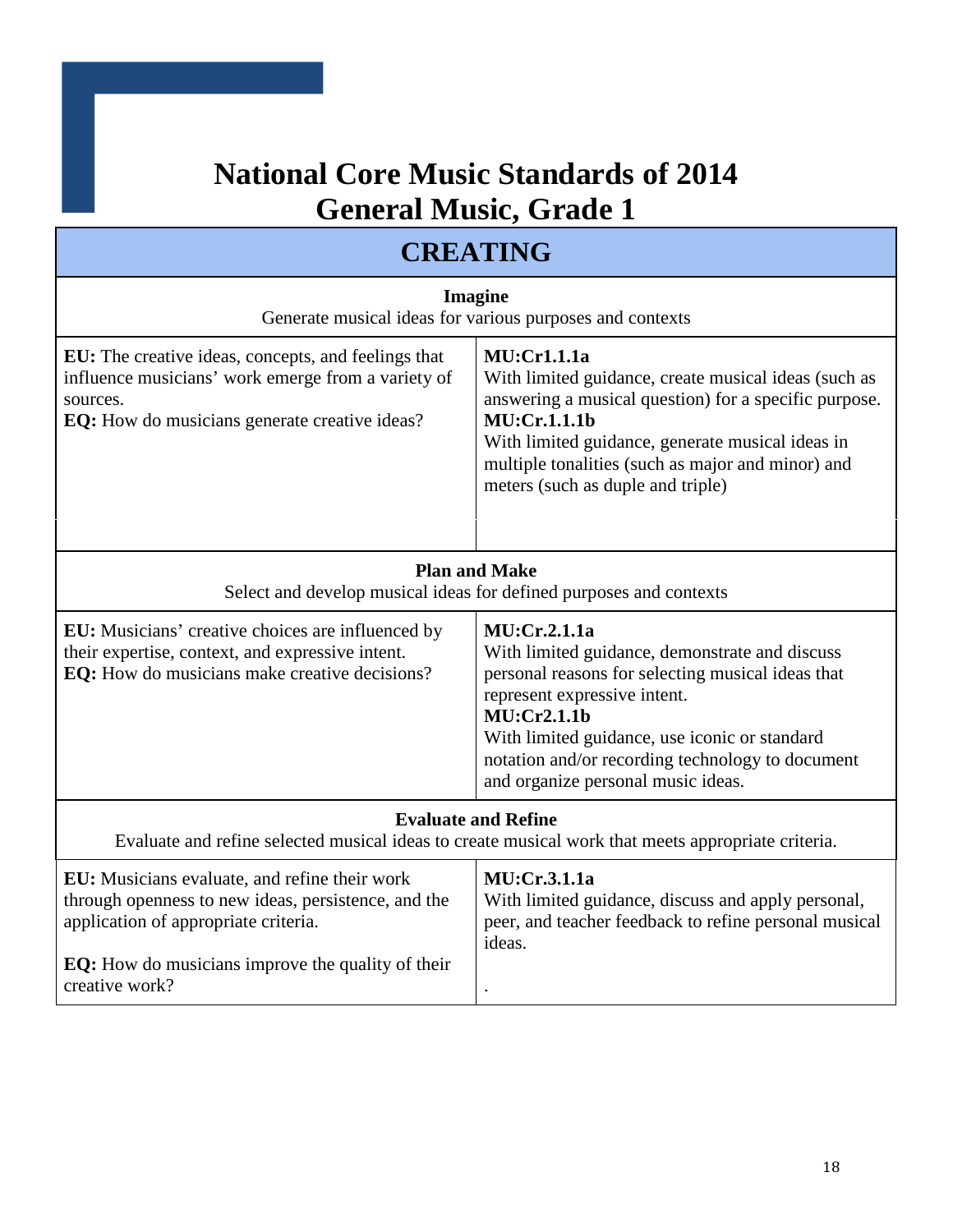| <b>CREATING</b> (continued)                                                                                                                                                                                                                 |                                                                                                                                                                                                                                                                                                                                 |  |
|---------------------------------------------------------------------------------------------------------------------------------------------------------------------------------------------------------------------------------------------|---------------------------------------------------------------------------------------------------------------------------------------------------------------------------------------------------------------------------------------------------------------------------------------------------------------------------------|--|
| <b>Present</b><br>Share creative musical work that conveys intent, demonstrates craftsmanship, and exhibits originality.                                                                                                                    |                                                                                                                                                                                                                                                                                                                                 |  |
| EU: Musicians' presentation of creative work is the<br>culmination of a process of creation and<br>communication.<br>EQ: When is creative work ready to share?                                                                              | MU:Cr3.2.1a<br>With limited guidance, convey expressive intent for a<br>specific purpose by presenting a final version of<br>personal musical ideas to peers or informal audience                                                                                                                                               |  |
|                                                                                                                                                                                                                                             | <b>PERFORMING</b>                                                                                                                                                                                                                                                                                                               |  |
|                                                                                                                                                                                                                                             | <b>Select</b><br>Select varied musical works to present based on interest, knowledge, technical skill, and context.                                                                                                                                                                                                             |  |
| EU: Performers' interest in and knowledge of<br>musical works, understanding of their own technical<br>skill, and the context for a performance influence the<br>selection of repertoire.<br>EQ: How do performers select repertoire?       | <b>MU:PR4.1.1a</b><br>With limited guidance, demonstrate and discuss<br>personal interest in, knowledge about, and purpose of<br>varied musical selections.                                                                                                                                                                     |  |
| Analyze<br>Analyze the structure and context of varied musical works and their implications for performance.                                                                                                                                |                                                                                                                                                                                                                                                                                                                                 |  |
| EU: Analyzing creators' context and how they<br>manipulate elements of music provides insight into<br>their intent and informs performance.<br>EQ: How does understanding the structure and<br>context of musical works inform performance? | <b>MU:PR4.2.1a</b><br>With limited guidance, demonstrate knowledge of<br>music concepts (such as beat and melodic contour) in<br>music from a variety of cultures selected for<br>performance.<br><b>MU:PR4.2.1b</b><br>When analyzing selected music, read and perform<br>rhythmic patterns using iconic or standard notation. |  |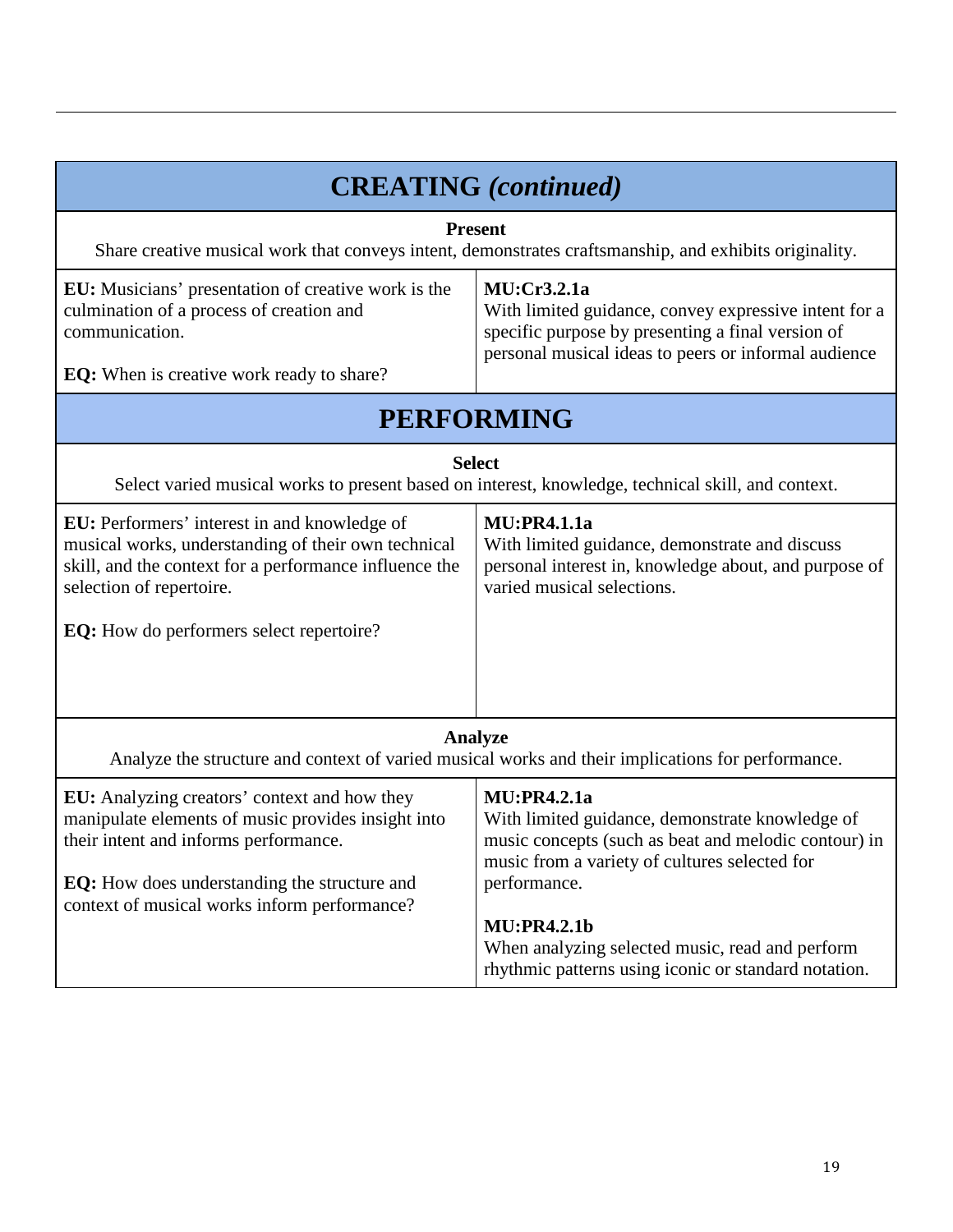| <b>PERFORMING</b> (continued)                                                                                                                                                                                                                                                                                                                    |                                                                                                                                                                                                                                                          |
|--------------------------------------------------------------------------------------------------------------------------------------------------------------------------------------------------------------------------------------------------------------------------------------------------------------------------------------------------|----------------------------------------------------------------------------------------------------------------------------------------------------------------------------------------------------------------------------------------------------------|
| <b>Interpret</b><br>Develop personal interpretations that consider creators' intent.                                                                                                                                                                                                                                                             |                                                                                                                                                                                                                                                          |
| <b>EU:</b> Performers make interpretive decisions based on<br>their understanding of context and expressive intent.<br><b>EQ:</b> How do performers interpret musical works?                                                                                                                                                                     | <b>MU:PR4.3.1a</b><br>Demonstrate and describe music's expressive<br>qualities (such as dynamics and tempo).                                                                                                                                             |
| <b>Rehearse, Evaluate, and Refine</b><br>Evaluate and refine personal and ensemble performances, individually or in collaboration with others.                                                                                                                                                                                                   |                                                                                                                                                                                                                                                          |
| EU: To express their musical ideas, musicians<br>analyze, evaluate, and refine their performance over<br>time through openness to new ideas, persistence, and<br>the application of appropriate criteria.<br><b>EQ:</b> How do musicians improve the quality of their<br>performance?                                                            | <b>MU:PR5.1.1a</b><br>With limited guidance, apply personal, teacher, and<br>peer feedback to refine performances.<br><b>MU:PR5.1.1b</b><br>With limited guidance, use suggested strategies in<br>rehearsal to address interpretive challenges of music. |
| <b>Present</b><br>Perform expressively, with appropriate interpretation and technical accuracy, and in a manner appropriate to<br>the audience and context.                                                                                                                                                                                      |                                                                                                                                                                                                                                                          |
| EU: Musicians judge performance based on criteria<br>that vary across time, place, and cultures. The context<br>and how a work is presented influence the audience<br>response.<br><b>EQ:</b> When is a performance judged ready to present?<br>How do context and the manner in which musical<br>work is presented influence audience response? | <b>MU:PR6.1.1a</b><br>With limited guidance, perform music for a specific<br>purpose with expression.<br><b>MU:PR6.1.1b</b><br>Perform appropriately for the audience and purpose.                                                                       |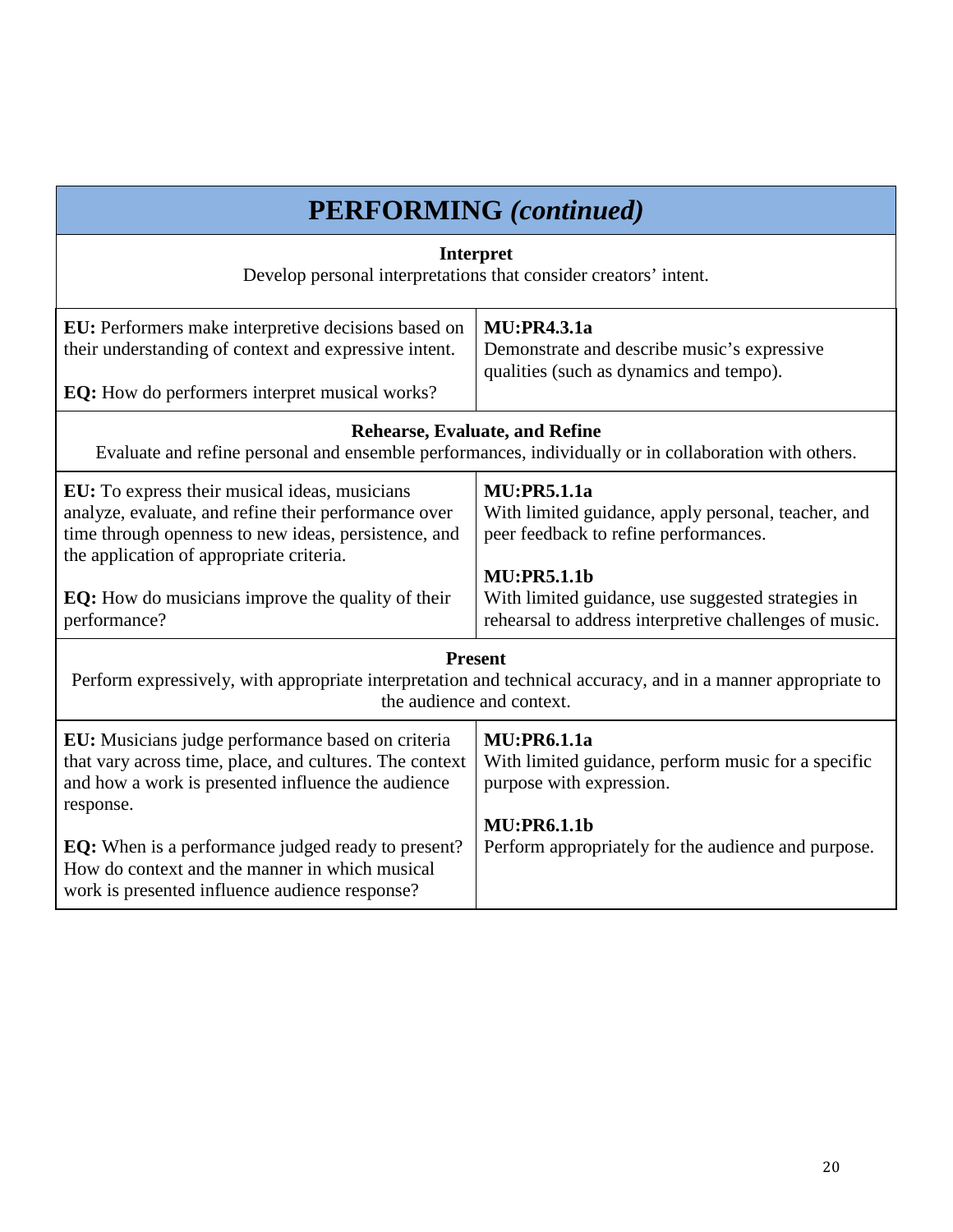| <b>RESPONDING</b>                                                                                                                                                                                                                                                         |                                                                                                                                                                                     |  |
|---------------------------------------------------------------------------------------------------------------------------------------------------------------------------------------------------------------------------------------------------------------------------|-------------------------------------------------------------------------------------------------------------------------------------------------------------------------------------|--|
| <b>Select</b><br>Choose music appropriate for a specific purpose or context.                                                                                                                                                                                              |                                                                                                                                                                                     |  |
| EU: Individuals' selection of musical works is<br>influenced by their interests, experiences,<br>understandings, and purposes.<br><b>EQ:</b> How do individuals choose music to experience?                                                                               | <b>MU:Re7.1.1a</b><br>With limited guidance, identify and demonstrate how<br>personal interests and experiences influence musical<br>selection for specific purposes.               |  |
| <b>Analyze</b><br>Analyze how the structure and context of varied musical works inform the response.                                                                                                                                                                      |                                                                                                                                                                                     |  |
| <b>EU:</b> Response to music is informed by analyzing<br>context (social, cultural, and historical) and how<br>creators and performers manipulate the elements of<br>music.<br><b>EQ:</b> How does understanding the structure and<br>context of music inform a response? | <b>MU:Re7.2.1a</b><br>With limited guidance, demonstrate and identify how<br>specific music concepts (such as beat or pitch) are<br>used in various styles of music for a purpose.  |  |
| <b>Interpret</b><br>Support interpretations of musical works that reflect creators'/performers' expressive intent.                                                                                                                                                        |                                                                                                                                                                                     |  |
| EU: Through their use of elements and structures of<br>music, creators and performers provide clues to their<br>expressive intent.<br>EQ: How do we discern musical creators' and<br>performers' expressive intent?                                                       | <b>MU:Re8.1.1a</b><br>With limited guidance, demonstrate and identify<br>expressive qualities (such as dynamics and tempo)<br>that reflect creators'/performers' expressive intent. |  |
| Evaluate<br>Support evaluations of musical works and performances based on analysis, interpretation, and established<br>criteria.                                                                                                                                         |                                                                                                                                                                                     |  |
| <b>EU:</b> The personal evaluation of musical works and<br>performances is informed by analysis, interpretation,<br>and established criteria.                                                                                                                             | <b>MU:Re9.1.1a</b><br>With limited guidance, apply personal and expressive<br>preferences in the evaluation of music for specific<br>purposes.                                      |  |
| <b>EQ:</b> How do we judge the quality of musical work $(s)$<br>and performance(s)?                                                                                                                                                                                       |                                                                                                                                                                                     |  |